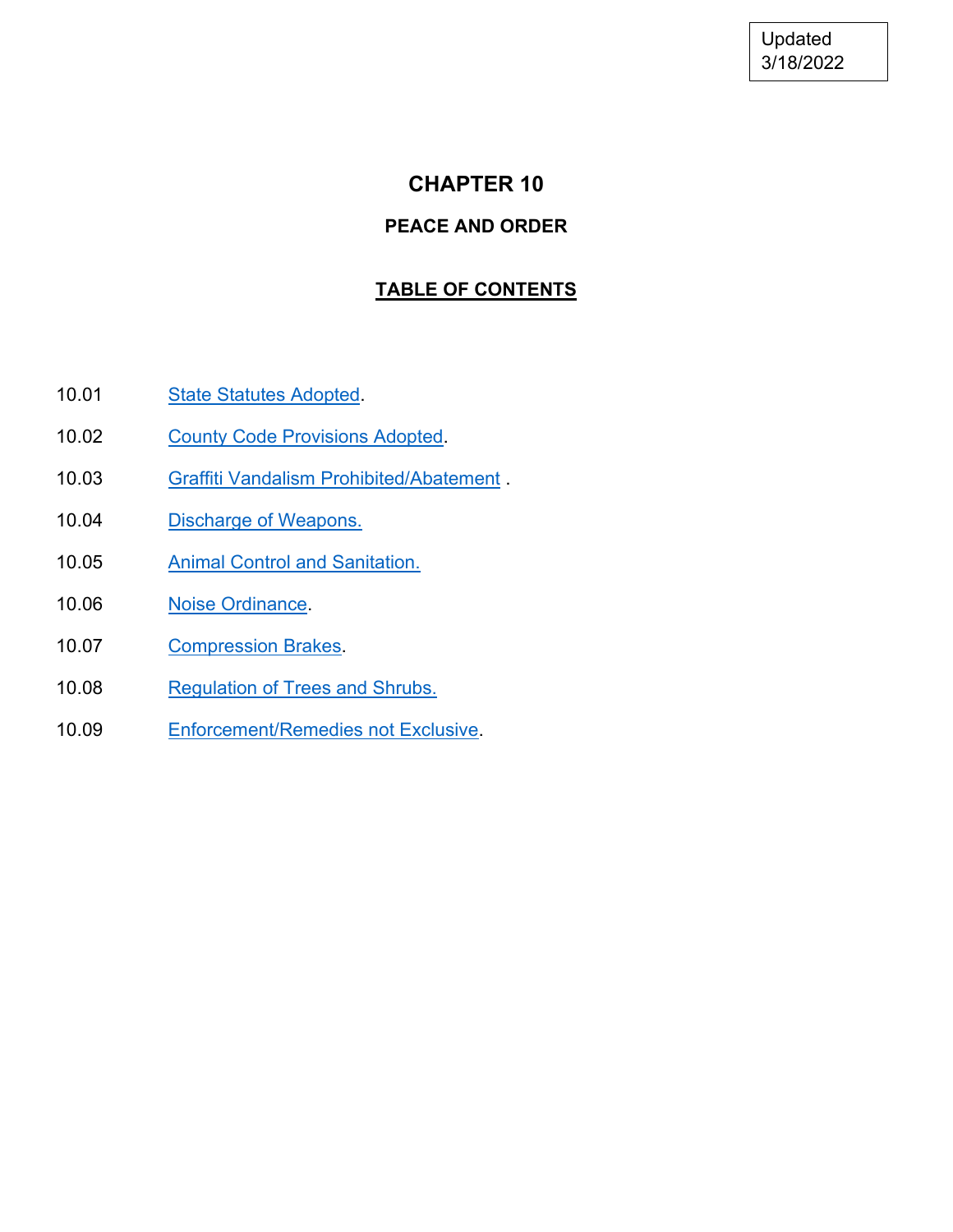# <span id="page-1-0"></span>**10.01 State Statutes Adopted.**

The following state statutes, together with all amendments thereto as may be enacted from time to time, are hereby adopted and incorporated by reference as if fully set forth in this section.

59.54(25)+961.42 Possession of Marijuana; Prohibited Acts-Penalties

167.10 Fireworks Regulated

175.25 Illegal Storage of Junked Vehicles

218.0147 Motor Vehicles/ Sale to Minor

254.76 Careless Smoking

285.30 Pollution by Motor Vehicle/ Failure to Repair

940.19 (1) Battery; Class A; Misdemeanor

940.225 (3m) Fourth Degree Sexual Assault

941.01 Negligent Operation of Vehicle

941.10 Negligent Handling of Burning Material

941.12 (2) Interfering with Fire Fighting

941.13 False Alarms

941.20 (1) Reckless Use of Weapon

941.23 Carrying a Concealed Weapon

941.235 Carrying Firearm in Public Building

941.24 Possession of Switchblade Knife

941.36 Fraudulent Tapping of Electric Wires, Gas or Water Meters or Pipes

941.37 (2) Obstructing Emergency or Rescue Personnel

942.01 Defamation

942.03 Giving False Information for Publication

942.05 Opening Letters

942.06 Use of Polygraphs and Similar Tests

943.01 Criminal Damage to Property (less than \$1,000)

943.11 Entry Into Locked Vehicle

943.125 Entry Into Locked Coin Box

943.13 Trespass to Land

943.14 Criminal Trespass to Dwellings

943.145 Criminal Trespass to a Medical Facility

943.15 Entry Into a Construction Site or Into a Locked Building, Dwelling or Room

943.20 Theft (Less Than \$500)

943.21 Fraud on Hotel or Restaurant Keeper (\$500 or less)

943.22 Use of Cheating Tokens

943.23 (2) Operating Vehicle Without Owner's Consent

943.24 Issue of Worthless Checks (under \$500)

943.34 Receiving Stolen Property (value less than \$500)

943.37 Alteration of Property/Identification Marks

943.38 (3) Forgery

943.41 Credit Card Crimes (Less Than \$500)

943.45 Obtaining Telecommunications Service by Fraud (\$500 or less).

943.50 Retail Theft (\$500 or less)

943.61 Theft of Library Material (under \$500)

944.15 Fornication

944.17 Sexual Gratification

944.20 Lewd and Lascivious Behavior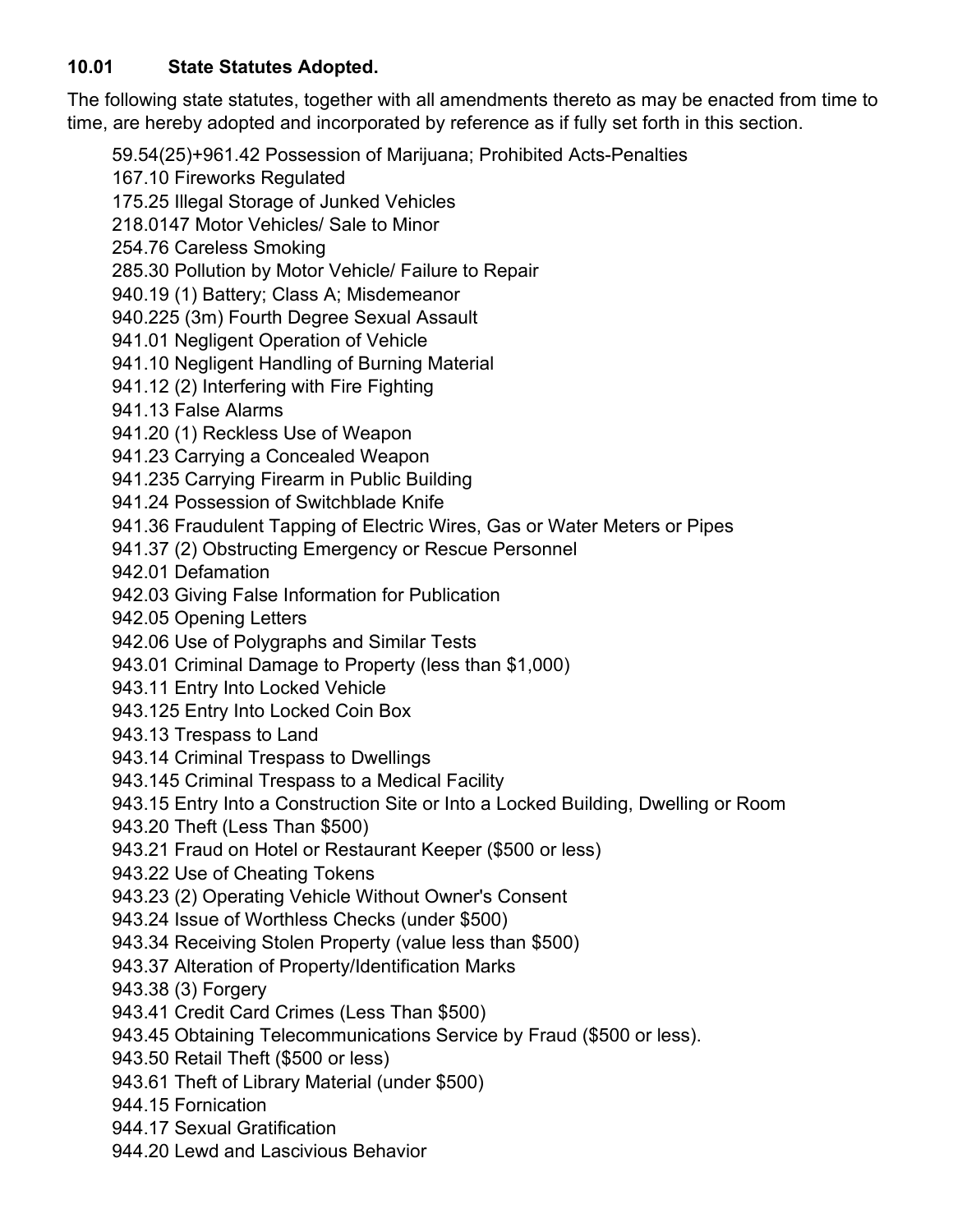994.23 Making Lewd, Obscene or Indecent Drawings

944.30 Prostitution

944.31 Patronizing Prostitutes

944.33 Pandering

944.32 Soliciting Prostitutes

944.36 Solicitation of Drinks Prohibited

945.01 Definitions Relating to Gambling

945.02 Gambling

945.04 Permitting Premises to be Used for Commercial Gambling

946.40 Refusing to Aid Officer

946.41 Resisting or Obstructing Officer

946.42 (1) Escape

946.67 Compounding Crime

946.69 Falsely Assuming to Act as Public Officer or Employee

946.71 (1) Impersonating Peace Officer

946.72 (2) Tampering With Public Records and Notices

947.01 Disorderly Conduct

947.012 Unlawful Use of Telephone

947.013 Harassment

947.04 Drinking on Common Carriers

947.06 Unlawful Assemblies

948.40 Contributing to the Delinquency of Children

951.1 Crimes Against Animals

### <span id="page-2-0"></span>**10.02 County Code Provisions Adopted.**

The following Ordinances of Door County, together with all amendments thereto as may be enacted from time to time, are hereby adopted and incorporated by reference as if fully set forth in this section.

Chapter 31 - Offenses Against Public Peace and Safety

Chapter 31.01 - Disorderly Conduct

Chapter 31.02 - Disorderly Conduct, Firearms, Assault, Trespass

Chapter 31.03 - Theft of Produce and Fruit and Damage to Property

Chapter 31.05 - Conduct on the Shore of Body of Water

Chapter 31.06 - Off-Highway Use of Motor Vehicles, Motorcycles and Snowmobiles

Chapter 31.07 - Carrying a Firearm Where Alcohol Beverages May Be Sold

Chapter 31.08 - Possession of Marijuana

Chapter 31.09 - Sale of Tobacco or Tobacco Products to Minors Forbidden

Chapter 31.10 - Crimes Against Animals

Chapter 31.11 - Battery

Chapter 31.12 - Reckless Use of a Weapon

Chapter 31.13 - Abusive Use of the Telephone

Chapter 31.14 - Carrying a Concealed Weapon

Chapter 31.15 - Alcohol Beverages - Underage Persons and Possession of Alcohol

Chapter 31.18 - Outdoor and Refuse Burning and Fireworks Ordinance

Chapter 31.19 - Animal Regulations

Chapter 31.20 - Shoplifting Ordinance

Chapter 31.21 - 911 Ordinance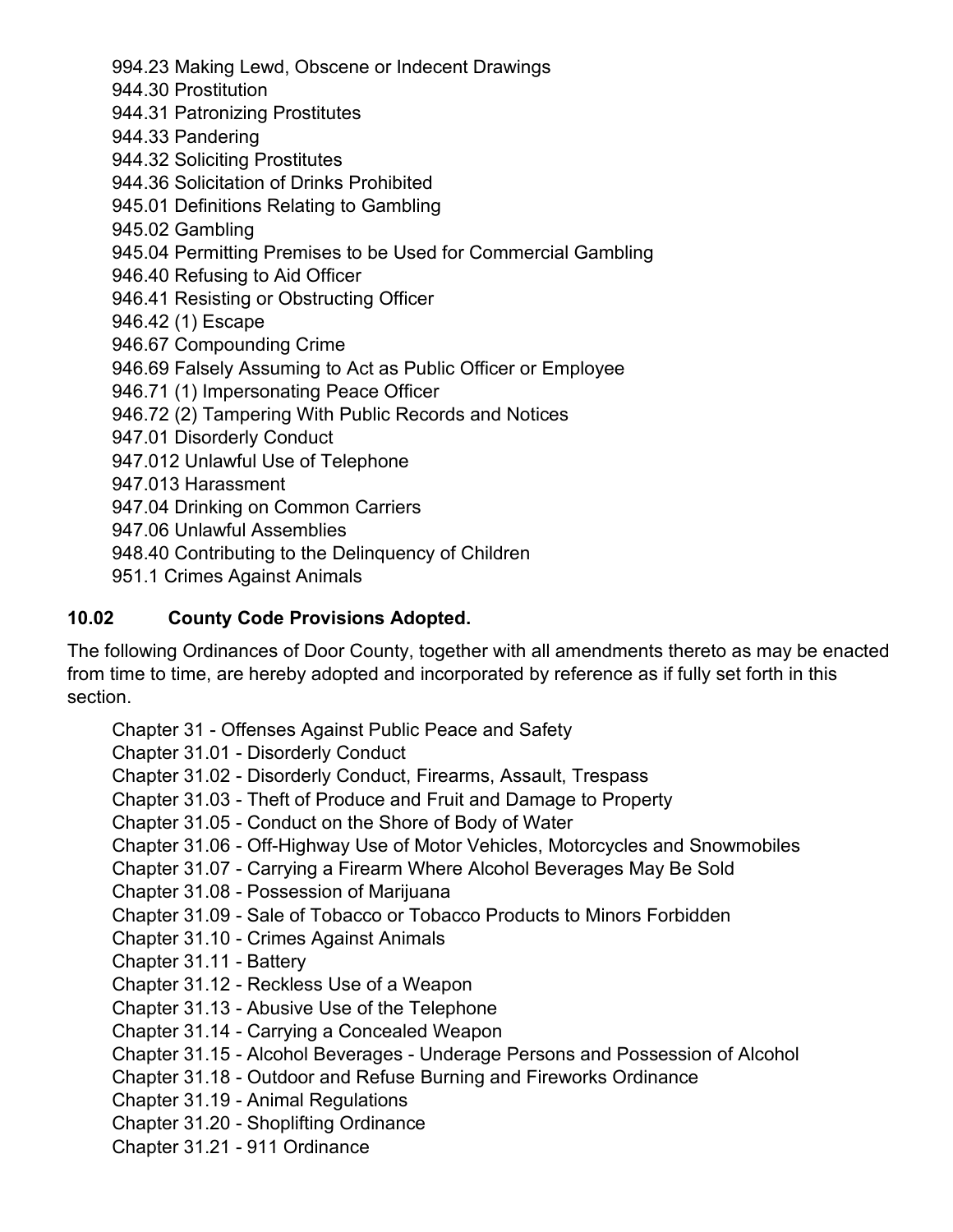Chapter 31.22 - In-Line Skating Ordinance

Chapter 31.23 - Compulsory School Attendance Ordinance

- Chapter 31.26 Graffiti Ordinance
- Chapter 31.27 Issue of Worthless Checks
- Chapter 31.28 Theft
- Chapter 31.29 Fraud on Hotel or Restaurant Keeper or Taxicab Operator
- Chapter 31.30 Receiving Stolen Property
- Chapter 31.31 Resisting or Obstructing Officer
- Chapter 31.32 Damage to Property
- Chapter 31.33 Entry into Locked Coin Box
- Chapter 31.34 Entry Onto a Construction Site or into a Locked Building, Dwelling or Room
- Chapter 31.35 Lewd and Lascivious Behavior
- Chapter 31.36 Bail Jumping
- Chapter 31.37 Carrying a Firearm in a Public Building
- Chapter 31.38 Possession of Synthetic Cannabinoids or Bath Salts
- Chapter 31.39 Nuisance
- Chapter 31.40 Prohibition of Possession, Sale and Use of Toxic Inhalants
- Chapter 31.41 Vehicle Abandonment Prohibited Removal and Disposal
- Chapter 31.42 Disposal of Abandoned Property

Chapter 31.43 - Unlawfully Obtain or Possess Prescription Drug or Controlled Substance

#### <span id="page-3-0"></span>**10.03 Graffiti Vandalism Prohibited/Abatement.**

- A. **Purpose and Intent**. Graffiti Vandalism contributes to blight and deterioration of surrounding properties, reduces the physical attractiveness to the neighborhoods, and is detrimental to the Village. Graffiti Vandalism constitutes a public nuisance and must be abated promptly in order to alleviate the detrimental impact it has on the neighborhoods, businesses, surrounding properties, and citizens and the Village in general. The purpose and intent of this section if to prohibit graffiti vandalism and to provide a procedure for removal of unauthorized graffiti from property within the Village.
- B. **Definitions**. For purposes of this ordinance, the following words shall have the following meanings:
	- 1. "**Graffiti**" means any inscription, word, figure or design, marked, scratched, etched, drawn or painted with spray paint, liquid paint, ink, chalk, dye, markers or other similar substances, on buildings, fences, structures, signs and other similar places. Graffiti shall not include:
		- i. the placement of temporary and easily removed chalk or water soluble markings on public streets and private walks, driveways or other paved surfaces incident to youth activities
		- ii. the siding on the warehouse building on Anderson dock which is noted as an historical location for graffiti. The only place on Anderson Dock where graffiti is permitted is the siding on the warehouse building exclusive of doors, windows, signs, and plaques.
		- iii. Murals or on premise signs that are authorized by this code.
	- 2. "**Graffiti Vandalism**" means placing or causing to be placed, Graffiti on any building or structure or real property, except as permitted by the owner of the property, including the Village in the case of public property, or in a manner contrary to law.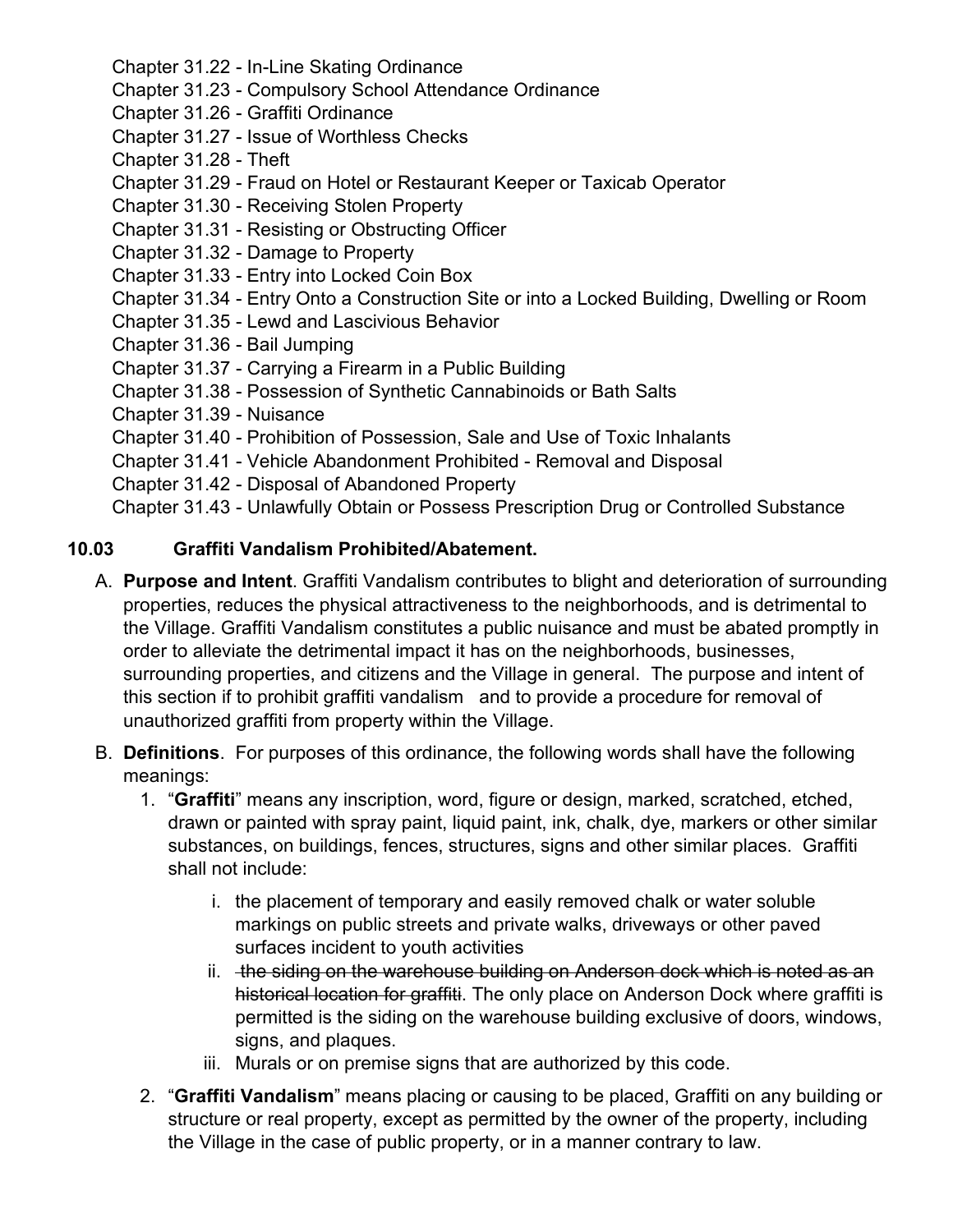C. **Graffiti Vandalism Prohibited**. No person may permit, engage or assist in Graffiti Vandalism in the village.

# D. **Graffiti Vandalism Abatement**.

- 1. Graffiti Prohibited. No person, agency, firm or corporation who is the owner of any real or personal property where graffiti exists as defined in 9.04(B) of this chapter, may maintain or allow any graffiti to remain upon the property for a period of more than ten (10) days.
- 2. Abatement Notification. The Zoning Administrator shall, deliberatively upon notice of a violation of this ordinance, serve the property owner whose property has been affected by the application of graffiti, a written Notice to abate requiring the property owner to remove, restore, clean up or repair the property within ten (10) days of the date of notice. Personal service shall be attempted but if, after 2 attempts personal service cannot be accomplished, or the owner or in the case of a corporation, the owner's agent does not reside in Door County, service may be accomplished by publication and first class mail.
- 3. Content of Notice to Abate. The notice shall identify the property affected, generally describe the location of the graffiti and direct that the graffiti be removed within ten (10) days of service of the Notice to Abate. The Notice shall also include that if the owner fails to remove graffiti within the time specified in the Notice, the owner may be subject to a forfeiture and that the Village shall enter the property and remove the Graffiti Vandalism, bill the cost of the abatement and if not timely paid, tax the cost against the real estate as a special tax.
	- i. Abatement Cost. If, after receipt on Notice to Abate, the property owner or operator fails to timely abate to remove the Graffiti Vandalism and restore the property to a neat and orderly appearance, in addition to the penalties set forth under this ordinance, the Village may cause the removal, restoration, clean up or repair and may pursuant to § 66.60(16) of the Wisconsin Statutes, impose a special charge against the property for the actual costs of graffiti removal.

# E. **Penalty.**

- 1. Forfeiture. In addition or in lieu of any other penalty provided in this section, any person who violates subsection 9.04 (C) shall be subject to a forfeiture of not more than \$500 per violation, in addition to any applicable fees, assessments and costs of prosecution. In addition, any person who shall cause physical damage to or destroy any public property shall be liable for the costs of replacing or repairing such damaged or destroyed property.
- 2. Parental Liability. Pursuant to § 895.035 of the Wisconsin Statutes, the parent(s) of an un- emancipated minor may be liable for the damage of property as provided in this section; the liability shall not exceed the amount specified in SS. 799.01(1) (d).

# <span id="page-4-0"></span>**10.04 Discharge of Weapons.**

For the purpose of this section, "firearm" means any rifle, shotgun, handgun, spring gun, pellet gun, air gun, or any other weapon from which a shot is discharged by an explosive or propellant. \*\*

Discharge Prohibited. Except as provided herein, it is unlawful for any person to fire or discharge any type of firearm in the Village.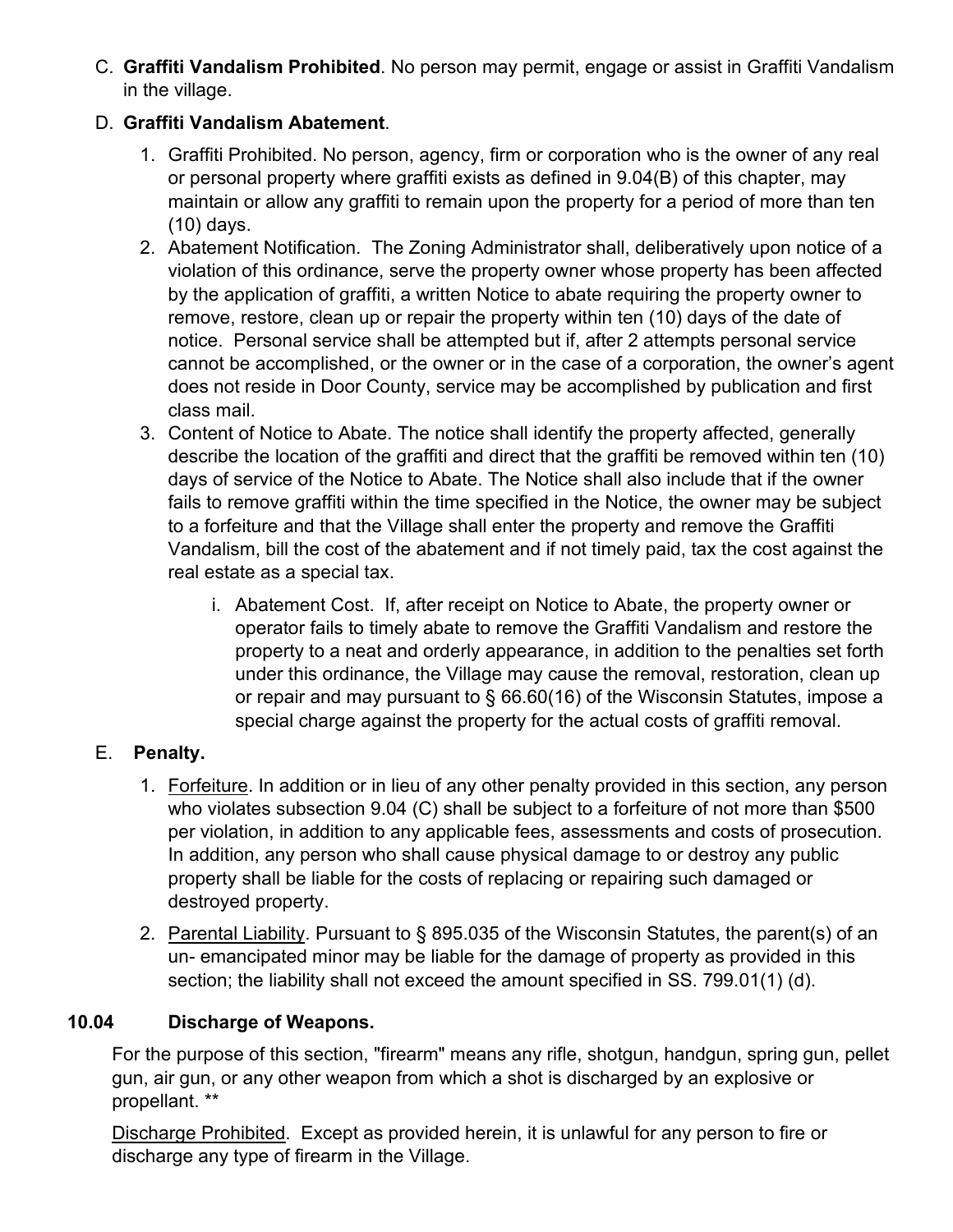Exceptions. The provisions of this section shall not apply to:

- A. State local or federal law enforcement officers, when necessary, in the normal course of their employment.
- B. Where the actor's conduct is privileged as self-defense or defense of others as provided by section 939.48 Wis. Stats.
- C. Any bona fide safety training course or practice firing held at a location approved by the Village Board other governmental agency.
- D. The honorary discharge of a firearm that involves the use of only blanks and that is part of any of the following does not apply and may not be enforced:
	- 1. An event, including a funeral, honoring a current or former member of the military, law enforcement officer, or professional fire fighter.
	- 2. Military honors provided at a cemetery on Memorial Day or Veterans Day.
	- 3. Military honors provided at a veterans memorial site.

### <span id="page-5-0"></span>**10.05 Animal Control and Sanitation.**

A. **Animals at large**. No person shall suffer or permit any animal of which he or she is the owner or custodian, to be at large within the village. An animal shall be deemed to be at large unless crated, penned or securely tied or chained in such a manner that such animal cannot proceed beyond the boundaries of the property of the owner or custodian and onto public right-of-way or other private property. Any animal allowed to leave the boundaries of the property of the owner or custodian shall be under the immediate control of a person by means of a rope, chain, cord or leash which is not more than four feet in length, and which is of sufficient strength to control the actions of the animal.

### B. **Animal waste disposal.**

- 1. Property of others. Except as provided below, no person who has custody of a dog, cat or other animal shall permit such animal to defecate upon property other than that of its owner or custodian unless the custodian immediately thereafter cleans up and removes such animal excretion from such property. No person who has custody of a cat, dog, or other animal shall walk or escort such animal off the property of the owner or custodian unless the person is in possession of equipment to clean up any excrement which may be deposited by such animal.
- 2. Law Enforcement. This provision shall not apply in cases of an animal used by law enforcement while performing law enforcement functions. In such circumstances, removal of such excrement shall be done by such law enforcement agency having ownership of the animal as soon as practicable.
- 3. Property of owner or custodian. Animal excrement which has been permitted to be deposited on the property of the owner or custodian of the animal shall be removed within 24 hours of deposit. All droppings are to be deposited according to chapter 82 of this Code.

# <span id="page-5-1"></span>**10.06 Noise Ordinance**

### A. **Definitions.**

1. "**ANSI**" means American National Standards Institute or its successor bodies.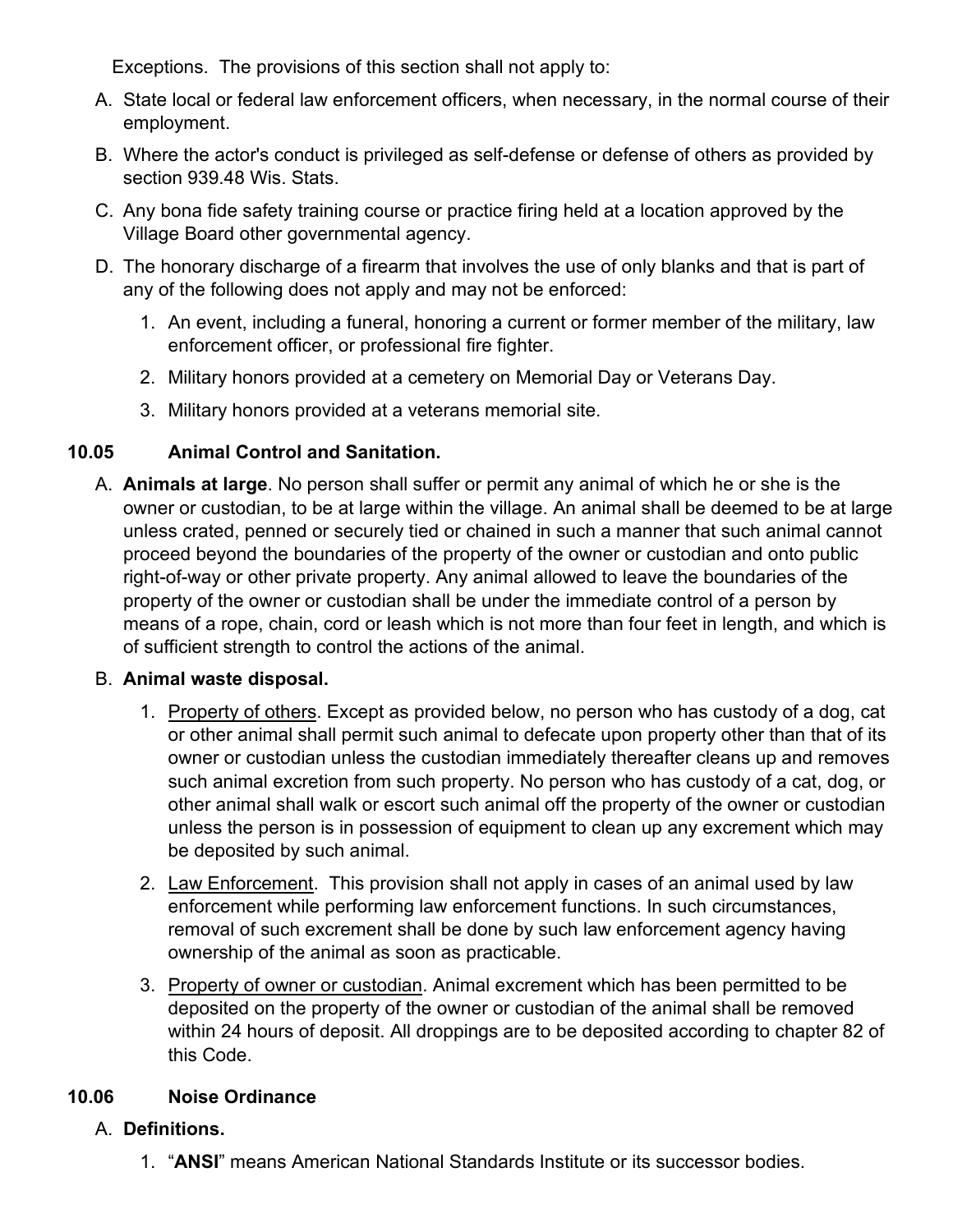- 2. "**A Bank Level**" means the total sound level of all sound as measured with a sound level meter using the A-weighted network. The unit of measurement is the dB(A).
- 3. "**Ambient Noise**" means the all-encompassing noise associated with a given environment, being usually a composite of sounds from many sources, near and far.
- 4. "**Cycle**" means a complete sequence of values of a periodic quantity that occur during a period.
- 5. "**Decibel**" means a standard unit for measuring sound pressure levels that is equal to one-tenth of a bel and is a unit of level when the base of the logarithm is the tenth root of ten, and the quantities concerned are proportional to power; abbreviated "dB."
- 6. "**Fluctuating Sound**" means a sound whose sound pressure level varies significantly but does not equal the ambient environmental level more than once during the period of observation.
- 7. **"Frequency**" means the reciprocal of the primitive period of a function periodic in time. The unit is the cycle per unit time and must be specified; typically, this unit will be Hertz (Hz) i.e., cycles per second.
- 8. "**Impulsive Sound**" means an impulsive sound is characterized by brief excursions of sound pressure (acoustic impulses) which significantly exceed the ambient environmental sound pressure. The duration of a single impulse is usually less than one second.
- 9. "**Intermittent Sound**" means an intermittent sound is a sound which sound pressure level equals the ambient environmental level two or more times during the period of observations. The period during which the level of the sound remains at an essentially constant value different from that of the ambient is on the order of one second or more.
- 10.**"Lot-line**" means an imaginary line along the ground surface, and its vertical extension which separates the real property owned by one person from that owned by another person, but not including intra-building real property divisions.
- 11."**Microbar**" means a unit of pressure commonly used in acoustics that is equal to one dyne per square centimeter.
- 12.**"Nonsteady Sound**" means a sound whose level shifts significantly during the period of observation.
- 13."**Period of Observation**" means the period of observation is the time interval during which acoustical data are obtained. The term "period of observation" is determined by the characteristics of the sound being measured and should also be at least ten times as long as the response time of the instrumentation. The greater the variance in indicated sound level, the longer must be the observation time for a given expected accuracy of the measurement.
- 14.**"Periodic Quantity"** means an oscillating quantity, the values of which recur for equal increments of time.
- 15."**Sound Analyzer**" means a device for measuring the band pressure level or pressure spectrum level of a sound as a function of frequency.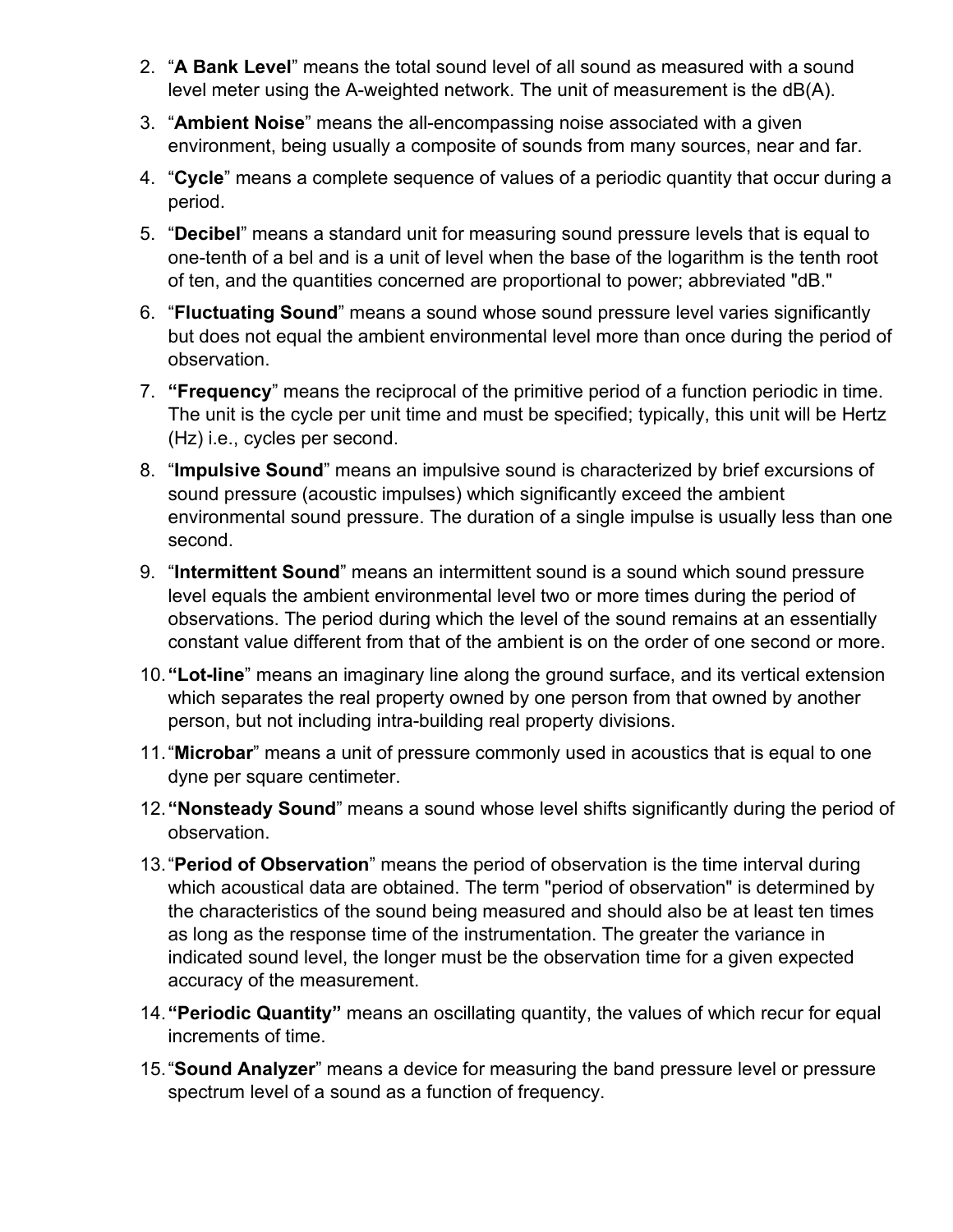- 16.**"Sound Level"** meter means an instrument including a microphone, an amplifier, an output meter, and frequency weighing networks for the measurement of noise and sound levels in a specified manner.
- 17."**Sound Pressure Level**" means the sound pressure level, in decibels of sound, is 20 times the logarithm to the base ten of the ratio of the pressure of this sound to the reference pressure, which reference pressure must be explicitly stated.
- 18."**Spectrum**" means a spectrum is a function of time and is a description of its resolution into components, each of different frequency and usually of different amplitude and phase and is also used to signify a continuous range of components each of different frequency and usually of different amplitude and phase. A spectrum is used to signify a continuous range of components usually wide in extent within which waves have some specified characteristics such as audio-frequency spectrum and is also applied to functions of variables other than time.
- 19.**"Steady Sound**" means a sound whose level remains essentially constant (i.e., fluctuations are negligibly small) during the period of observation.

#### B. **Lot line noise regulation.**

- 1. The following noise limitations are established for any premises, measured at the lot line:
	- i. Maximum levels within zones. No person shall operate or cause to be operated on private or public property any source of sound in such a manner as to create a sound level which exceeds the limits set for the zone categories in tables I and II:

#### **Table I**

Maximum Permissible Sound Pressure - 7:00 AM - 10:00 PM

| Residential            | Commercial | Industrial |
|------------------------|------------|------------|
| A-scale Level 57 dB(A) | $63$ dB(A) | 72 dB(A)   |

(Levels in Decibels re .0002 Microbars)

### **Table II**

Maximum Permissible Sound Pressure - 10:00 PM - 7:00 AM

| Residential                             | Commercial | Industrial |
|-----------------------------------------|------------|------------|
| A-scale Level 52 $dB(A)$ 58 $dB(A)$     |            | $67$ dB(A) |
| (Levels in Decibels re .0002 Microbars) |            |            |

ii. Maximum levels between zones. No person shall operate or cause to be operated on private or public property any source of sound from a commercial zone into a residential zone which exceeds the limits set for the zone categories in tables III and IV.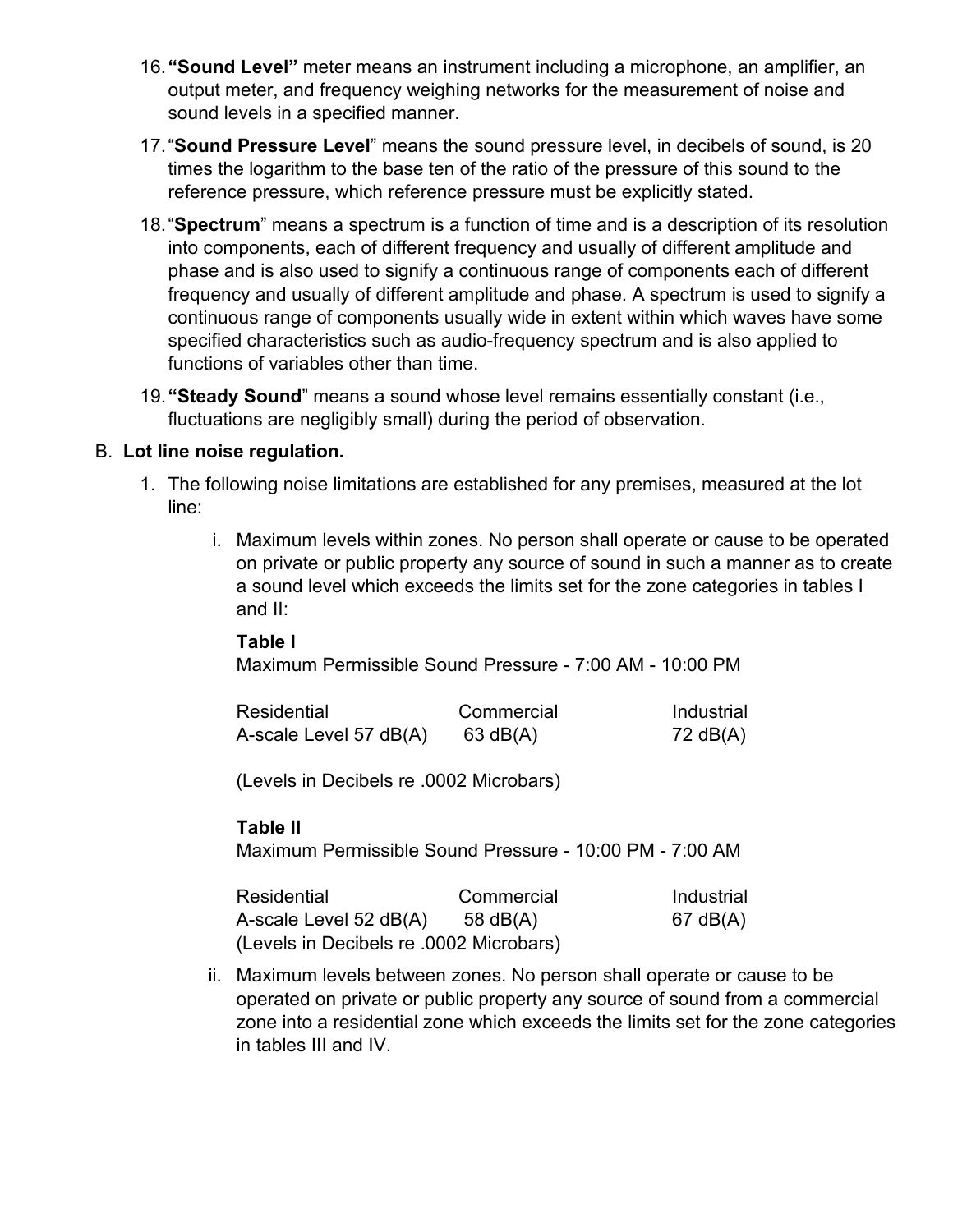Table III Maximum Permissible Sound Pressure - 7:00 AM - 10:00 PM

Commercial into Residential 61 dB(A) (Levels in Decibels re .0002 Microbars)

# **Table IV**

Maximum Permissible Sound Pressure - 10:00 PM - 7:00 AM

Commercial into Residential 55 dB(A) (Levels in Decibels re .0002 Microbars)

- iii. Definitions of zone categories. The following zones are included in the zone categories:
	- a. Residential: Single Family Residential District and Rural Residential District
	- b. Commercial: Commercial District

Regulation will be according to the underlaying zones. Conservancy zones that are not publicly owned shall be regulated according to the adjacent zone. If the neighboring zones are different, they shall be extended to the center of the conservancy for the purposes of this article.

- iv. Measurements. The measurement shall be made at or beyond the property line of the property on which such noise is generated or at or within the property line of the property on which such noise is perceived, as appropriate. Measurement shall be done at a minimum height of four feet above the ground. The measurement of sound shall be made either with a sound level meter that meets or exceeds the ANSI requirements of the American Standard Specification for sound level meters, Type I or Type II (ANSI S1.4 - 1971) or with an octave band analyzer that meets or exceeds the requirements of (ANSI S1.6 - 1960) or any subsequent nationally adopted standards superseding the above standards. In both cases, the instruments should be maintained in calibration and good working order. When a sound level meter is used, it shall be set to the A-weighted scale and in the FAST response mode. A windscreen shall be mounted on the microphone and the noise limitations shall be the Ascale levels set forth above. An octave band analyzer may be employed when there is a concentration of sound energy within a limited number of bands, but its use shall not be restricted to such situations.
- C. **General Prohibitions**. Notwithstanding and in addition to the foregoing the following loud noises are prohibited in the village
	- 1. It shall be unlawful for any person in the Village to engage in unreasonable loud and raucous noise between the hours of 10:00 p.m. and 7:00 a.m. A noise shall be presumed to be unreasonably loud and raucous if:
		- i. It is plainly audible within a single family or two-family residence, which is not the building, structure or property from which the sound originates, or from a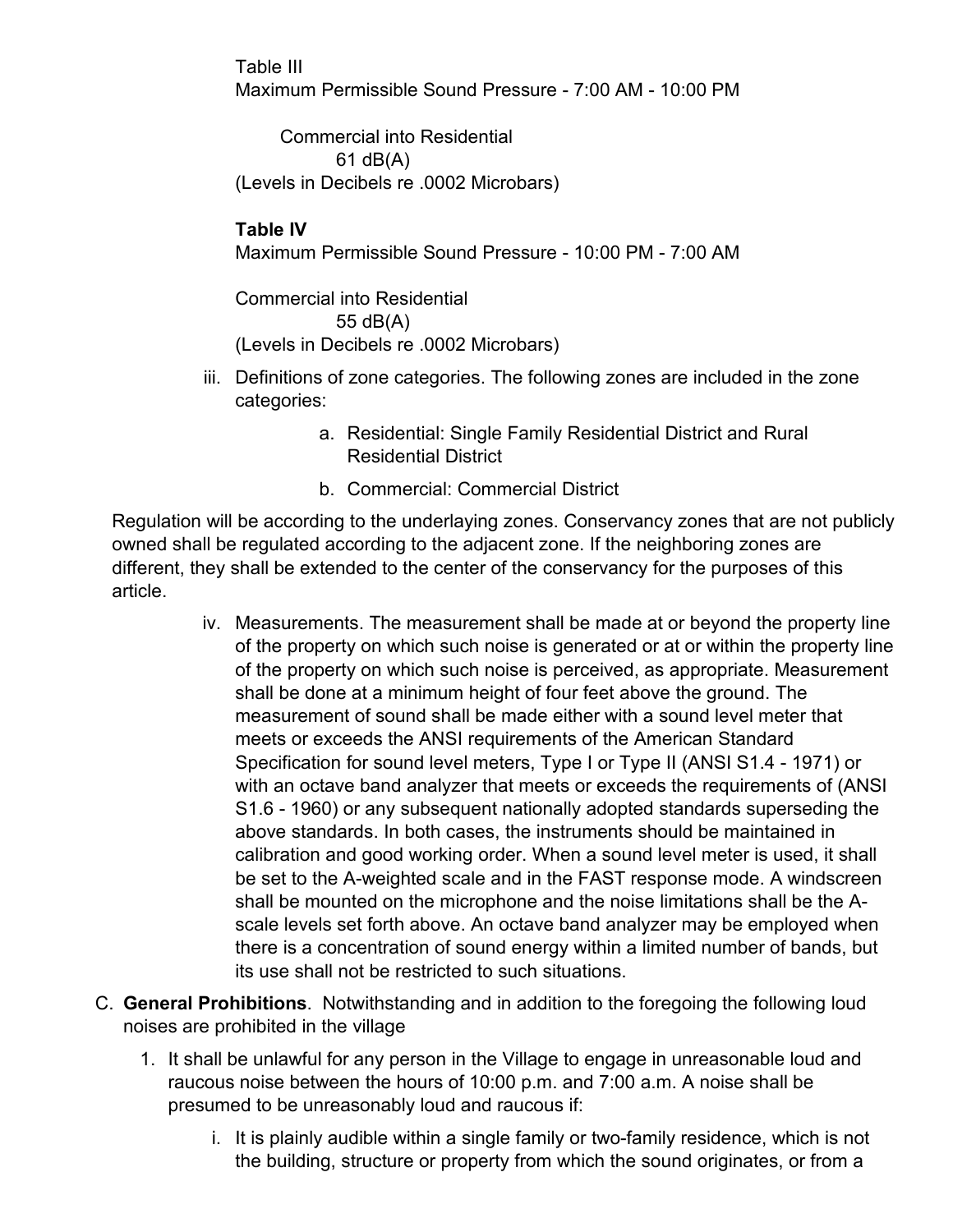distance of fifty (50) feet in the case of noise originating on public property or a public right of way, or from a distance of 50 feet in the case of noise originating inside multifamily residential buildings of three (3) units or more.

- 2. It shall be unlawful for any person to make any of the below-listed noises that are unreasonably loud and raucous:
	- i. The sounding of any horn or noise emitting device on any automobile, motorcycle, bus or other vehicle for more than fifteen (15) seconds or at continuous and frequent intervals.
	- ii. The playing of any loud amplified music or other sound, radio, stereo, musical instrument or other device used for producing or reproducing sound with such volume as to be unreasonable between the hours of 10:00 p.m. and 7:00 a.m.
	- iii. Allowing any animal, bird or fowl to bark, howl or make other noises for more than thirty (30) seconds or at continuous and frequent intervals.
	- iv. The use of an automobile, motorcycle or other vehicle, machinery or equipment so out of repair, or in such manner as to create loud, grating, grinding, rattling or other noises, including unreasonable acceleration, deceleration or racing of motors whether in motion or at rest.
	- v. The discharge in the open air of the exhaust of any steam engine, stationary internal combustion engine, motor vehicle, motorboat engine or other power device in constant operation, except through a muffler or other device, which will effectively prevent loud or explosive noises.
	- vi. The creation of any unreasonably loud and raucous noise on any street adjacent to any school, retirement facility or church while it is in session, which unreasonably interferes with the workings or sessions.
	- vii. The creation of unreasonably loud and raucous noise in connection with the loading of garbage or trash on a compactor truck or with the loading or unloading of any vehicle or the opening or destruction of bales, boxes, crates or other containers between the hours of 8:00 p.m. and 6:00 a.m.
	- viii. The operation on private property or on a public way in any residential or business district of any power equipment generating unreasonable noise that is used for home or building repair or grounds maintenance, between the hours of 10:00 p.m. and 7:00 a.m. Such power equipment shall include, but not be limited to, lawn mowers, garden tools, electric or chain saws or any power tools or other equipment used for home or building repair or grounds maintenance.
- 3. It shall be unlawful for any person to make any of the below-listed noises that are unreasonably loud and raucous:
	- i. The Construction, demolition, alteration or repair of any building other than between the hours of 7:00 a.m. and 8:00 p.m., during weekdays and Saturdays, and 9:00 a.m. and 7:00 p.m. on Sundays and national holidays.
	- ii. Grading, excavation, blasting, demolition, roadway construction or underground utility construction other than between the hours of 8:00 a.m. and 8:00 p.m., during weekdays and Saturdays except in cases of urgent necessity in the interest of public health and safety. If the village Administrator determines that,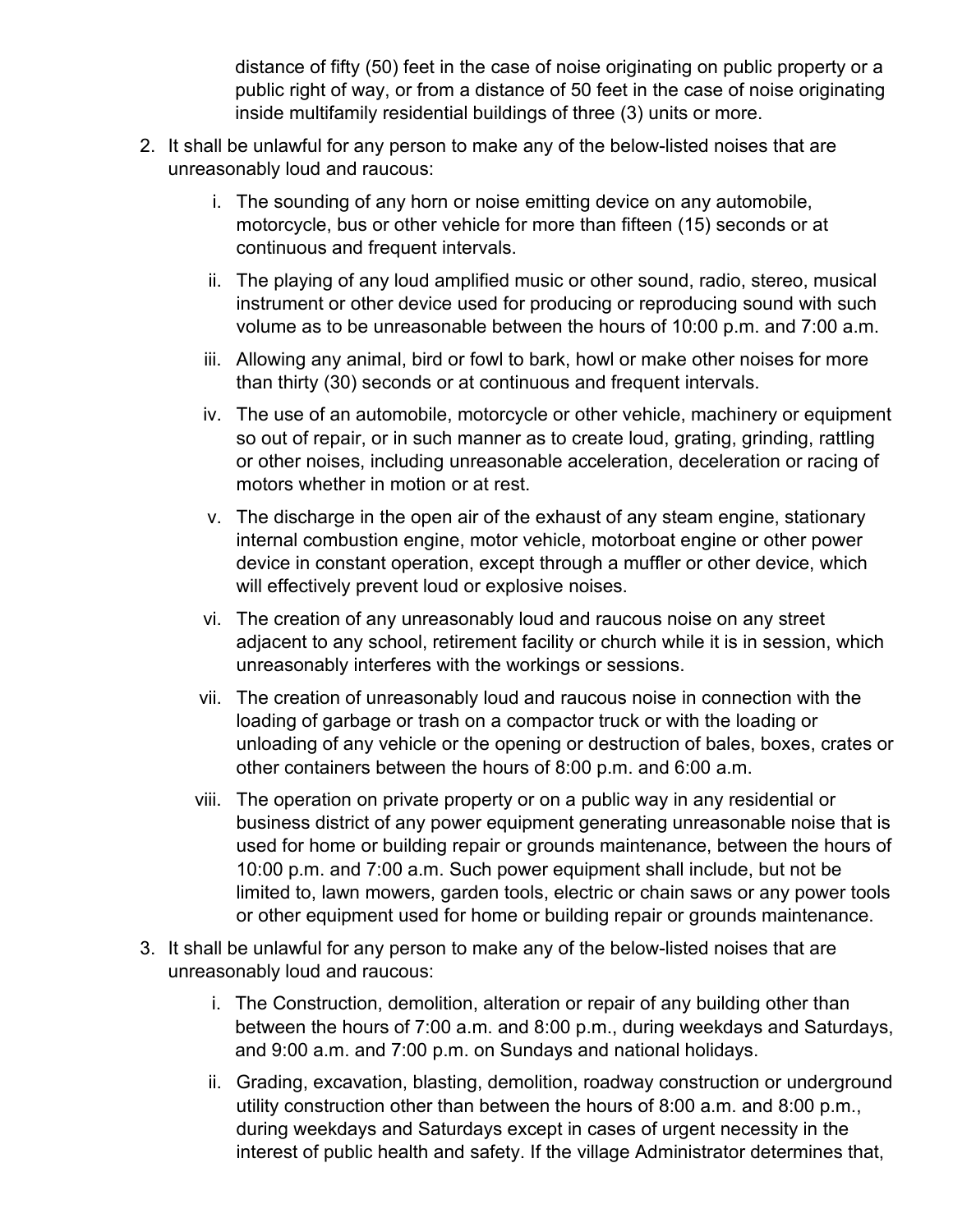the public health and safety will not be impaired by these activities he/she may grant permission for such work to be done during other hours on application being made at the time the permit for the work is awarded or during the progress of the work or during public works response to emergency situations, when the Village Administrator shall be notified however no application will be necessary.

### D. **Exemptions.**

- 1. The following activities are exempted from regulation under this section.
	- i. Construction sites; public utility projects; public works.
		- a. Construction sites and public utilities projects during the daytime hours from Monday through Saturday, inclusive; provided, however, that noise production shall be minimized through proper equipment operation, maintenance or modifications thereto. Stationary equipment on construction projects lasting more than ten days within residential districts shall be shielded or located so as not to cause unnecessary noise.
		- b. Variance for certain construction sites and utility projects. A construction site or utility project may seek a variance exempting such site/project from the noise limitations if public convenience so requires or if the site/project operations by its nature, extends beyond the time and day limitations of this section, according to the following process:
			- i. Written application shall be made to the director of public works, or designee, at least ten calendar days prior to site/project start; and
			- ii. The director of public works shall, in consultation with the Village Administrator, review the site/project location and the probable noise impact on residential areas; and
			- iii. Applicant shall ensure noise production is minimized through proper equipment operation, maintenance or modifications thereto as required by the director of public works or health director; and
			- iv. The director of public works and/or health director shall place such terms and conditions upon any variance approval as will protect the health and welfare of the public. Failure to abide by such terms and conditions shall result in revocation of the variance; [and]
			- v. Approval and denial of any application shall be in writing; and
			- vi. If the variance is granted, applicant shall notify all property owners as identified by the health director prior to commencement of the site/project; and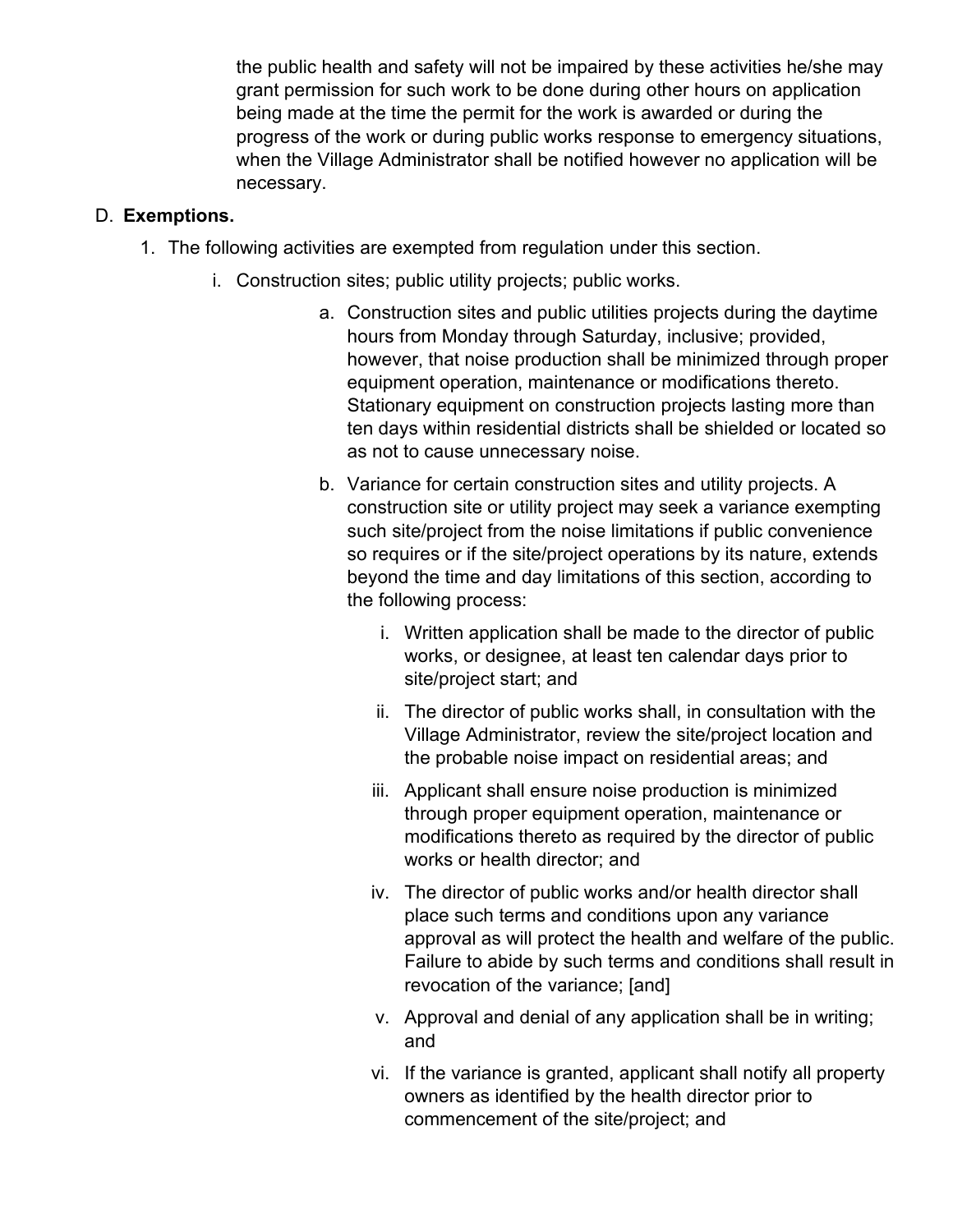- vii. Application denials may be appealed to the board of public works within ten days of the date of denial.
- ii. Public works operation. Village public works maintenance and operations projects; provided, however, that noise production shall be minimized through proper equipment operation and maintenance.
- iii. Emergency operations. Emergency short term operations which are necessary to protect the health and welfare of the citizens, such as emergency utility and street repair, fallen tree removal, snow removal or emergency fuel oil delivery, shall be exempt from the criteria as set forth in section 146-8, provided that reasonable steps shall be taken by those in charge of such operations to minimize noise emanating from such operations
- iv. Noises required by law. The provisions of section 146-8 shall not apply to any noise required specifically by law for the protection, health, welfare or safety of people or property.
- v. Lawn mowers; garden tools; powered equipment. Powered equipment such as lawn mowers, small lawn and garden tools, riding tractors and snow removal equipment which is necessary for the maintenance of property, is kept in good repair and maintenance, and which equipment, when new, would not comply with the standards set forth in this article, no person shall operate such equipment, with the exception of snow removal equipment, during the hours of 10:00 p.m. through 7:00 a.m. inclusive.
- vi. Outdoor religious, educational or recreational activities. Reasonable activities conducted on public or private grounds, which are conducted in accordance with the way such spaces are generally used, including but not limited to, religious, educational or recreational activities or events.
- vii. Other outdoor events. Outdoor gatherings, public dances, shows and sporting events, and other similar outdoor events, provided that a permit has been obtained from the appropriate permitting authority.
- viii. Airplanes. Aircraft operations which are controlled specifically by federal law and enforcement shall be exempted from the provisions of this article.
- ix. Bells and chimes. Bells, chimes and similar devices which signal the time of day and operate during the daytime hours for a duration of no longer than 15 minutes in any given one-hour period shall be exempt from the noise limitations.

# <span id="page-11-0"></span>**10.07 Compression Brakes Prohibited**

No person shall operate motor vehicle brakes within the Village limits of the Village of Ephraim to cause unreasonable and excessive noise levels or that are in any way activated or operated by the compression of the engine of any such motor vehicle or any unit or part thereof, except under emergency conditions.

# <span id="page-11-1"></span>**10.08 Regulation of Trees and Shrubs.**

# A. **Policy and Applicability**

1) Intent and Purpose - It is the policy of the Village to regulate and establish policy for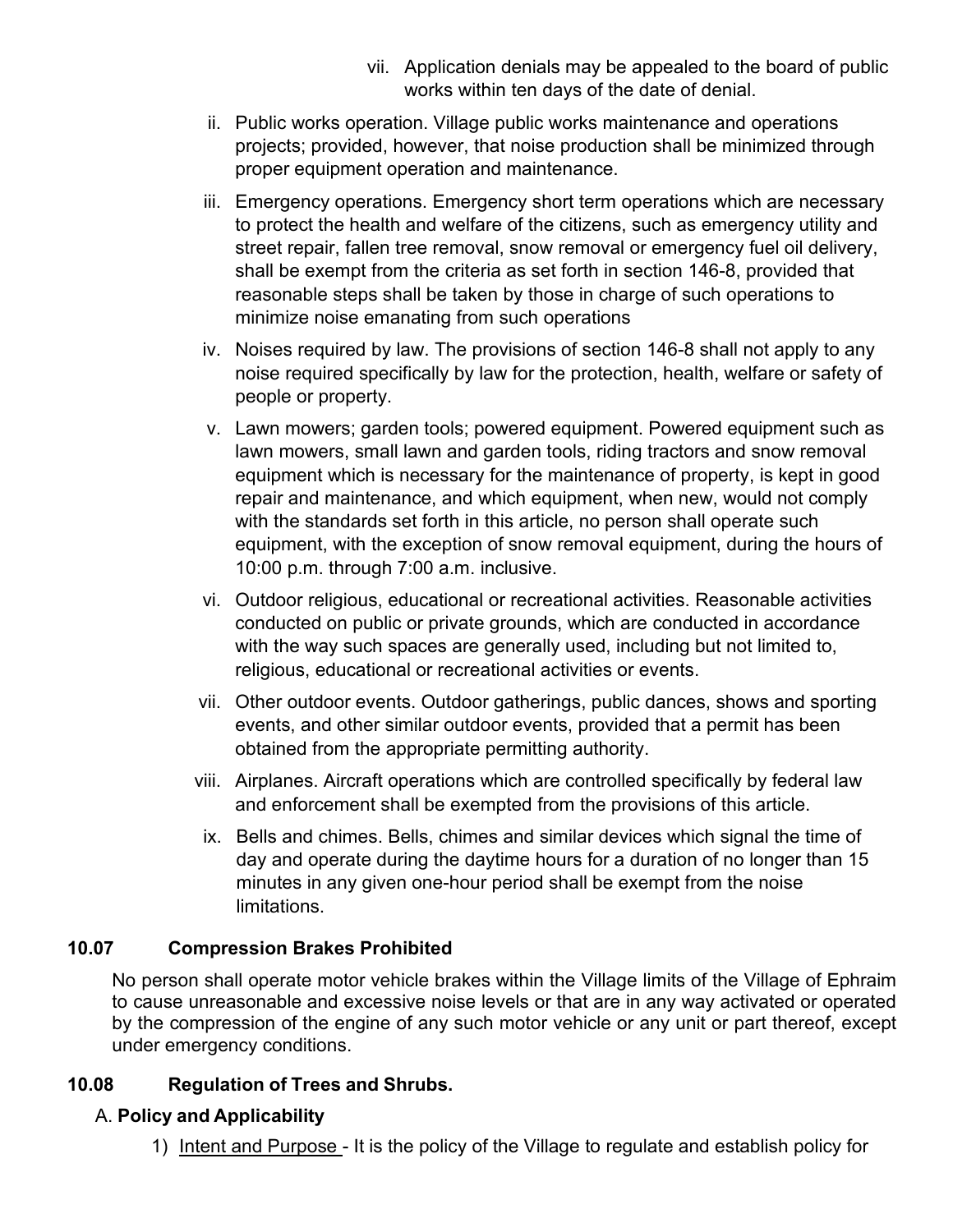the control of planting, removal, maintenance and protection of trees and shrubs in or upon all public areas of the Village to eliminate and guard against dangerous conditions which may result in injury to persons using the streets, alleys, sidewalks, or other public areas; to promote and enhance thebeauty and general welfare of the Village; to prohibit the undesirable and unsafeplanting, removal, treatment and maintenance of trees and shrubs located in public areas; and to guard all public trees and shrubs within the Village against the spread of disease, insects or pests.

- 2) Applicability The provisions of this chapter shall apply to trees andshrubs growing or hereafter planted in or upon public areas which shall threatenthe life, health, safety, or welfare of the public or of any public areas.
- B. **Definitions -** Unless specifically defined below, the words or phrases usedin this chapter shall be so interpreted as to give them meaning they have in common law and to give this chapter its most reasonable application.
	- 1) "Person" a person shall mean person, firm, association or comb
	- 2) "**Village**" a Village is the Village of Ephraim, Wisconsin.
	- 3) "**Public Areas**" includes all public parks and other landsowned, controlled or leased by the Village.
	- 4) **"Public Trees and Shrubs"** means all treesand shrubs located or to be planted in or upon public areas
	- 5) "**Public Nuisance**" means any tree or shrub or part thereof which by reason of its condition interferes with the use of any public area;infected with a plant disease; infested with injurious insects or pests; injurious to public improvements or endangers the life, health, safety or welfare of persons orpublic property.
	- 6) "**Tree Management Plan**" the Village Tree Management Plan consists of a Village wide, street-by-street written evaluation of all public rights-of-way and public areas space and site factors which will aid in the determination of the tree genus and species and variety best suited to a particular planting site in regard to growth habits, shape, form, health, disease,insect and pest resistance, conflict with wires, lights, pavement, traffic, pedestrians, sidewalk, environmental pollution, sewers and space availability.
	- 7) **"Administrator**" means the village administrator or designee.

# C. **Authority of Village to Preserve or Remove Trees and Shrubs and Abate Public Nuisance.**

1) Public Trees and Shrubs. The Village Administrator may plant, trim,spray, preserve, renew and remove public trees and shrubs or cause such work to be done as may be necessary to ensure the safety, preserve the beauty of public areas, and to protect public property, sewers and water mains from damage or injury.

# D. **Abatement of Infectious Tree Insect/Disease Nuisances.**

1) Whenever the Village Administrator shall find with reasonable certainty on examination or inspection that any public nuisance due to infections,tree insect/diseases nuisances exists within the Village, they shall cause it to be sprayed, removed, burned or otherwise abated in such manner as to destroy or prevent as fully as possible the spread of determined infectious insects or disease or the insect pests or vectors known to carry such disease.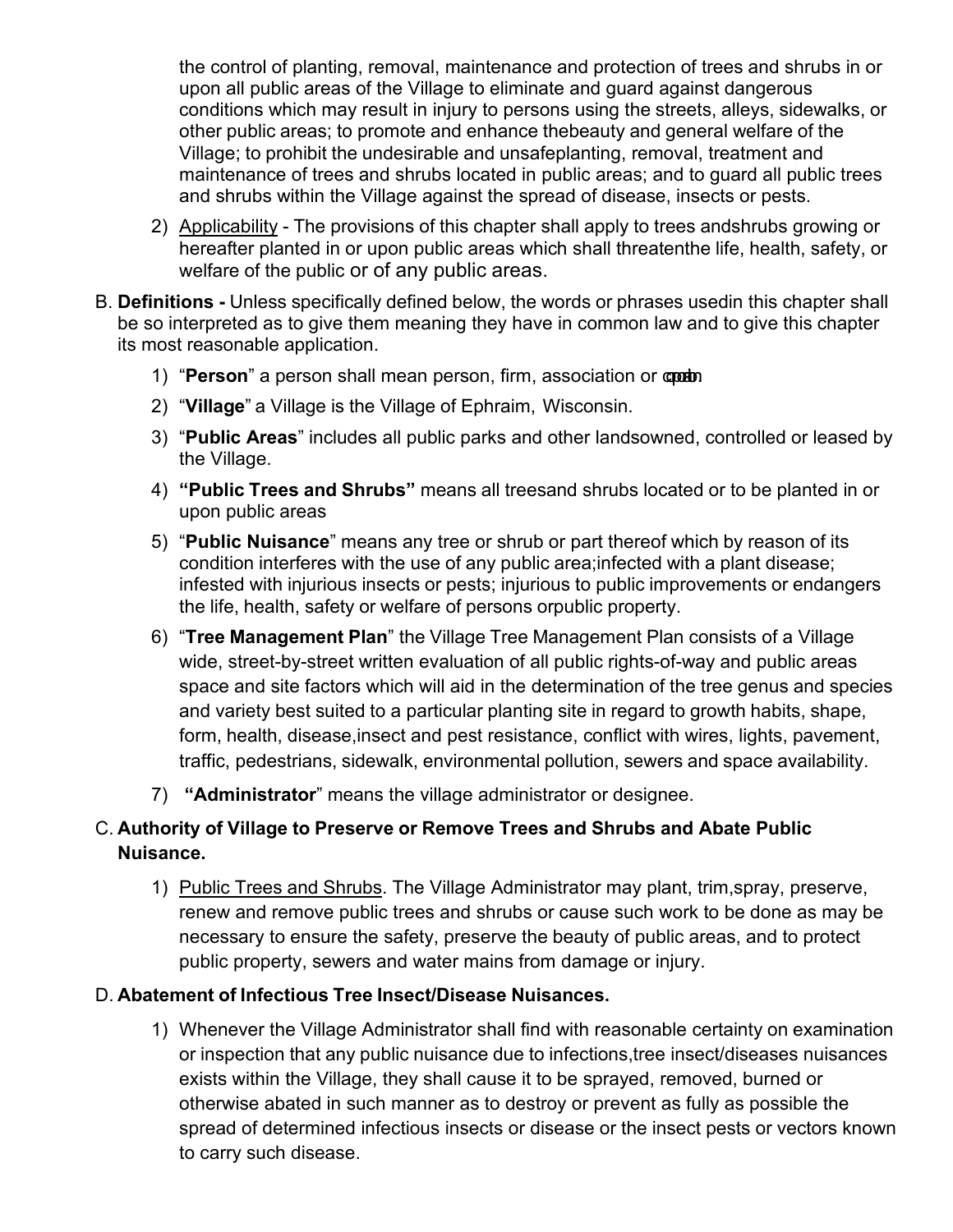### E. **Planting of Public Trees**

- 1) Written Permission. Tree planting within any public area is permitted after obtaining written permission from the Village Administrator as herein provided. All work performed under the authorization of the permissionshall be at the sole expense of the requester.
- 2) Permissions. Permission shall be required to cultivate,fertilize or water trees or shrubs on public property.
- 3) Requirements and Conditions. If the Village Administrator determines that the proposed tree planting described in the written permit ensures proper tree size, species, shape, location and conditions, taking into account the safety, health and welfare of the public, location of utilities and availability of a tree planting space, they shall grant permission to the application.

### F. **Injury to Trees and Shrubs Prohibited**

- 1) Damage to Trees and Shrubs. No person shall, without written permission from the Village Administrator in the case of a public tree or publicshrub do or cause to be done by others any of the following acts:
	- **i.** Secure, fasten or run any rope, written sign, unprotected electrical installation or other device or material to, around or through a tree or shrub.
	- **ii.** Break, injure, mutilate, deface, kill or destroy any tree or shrubor permit any fire to burn where it will injure any tree or shrub.
	- **iii.** Permit any toxic chemical, gas, smoke, oil or other injurious substance to seep, drain, or be emptied upon or about any public tree or shrub,or place cement or other solid substance around the base of the same.
	- **iv.** Excavate any ditch, tunnel or trench or lay any drive within aradius of four feet from any tree or shrub except those by public utilities under authorization of an annual agreement and/or unless otherwise noted on the Village Administrator permit of excavation to public utilities.
	- **v.** Erect, alter, repair, raze or excavate without placing suitable guards as approved by the Village Administrator around all public trees or shrubswhich may be injured by such operations.
	- **vi.** Remove any guard, stake, fence or other device or material intended for the protection of a public tree or shrub, or close or obstruct any open space about the base of a public tree or shrub designed to permit access of air, water and fertilizer.
- 2) Utilities. When permission is obtained from the Village Administratorto move overheight and over-width structures or objects the Village Administrator will assist in advising the carrier regarding trees and shrubs on routes. Any damage done to trees and shrubs in the process of such a move shall be the liability of the carrier.
- 3) To top any public tree. Topping is defined as a severe cutback of leaders and main scaffold branches to stubs within the tree so as to remove thenormal canopy and